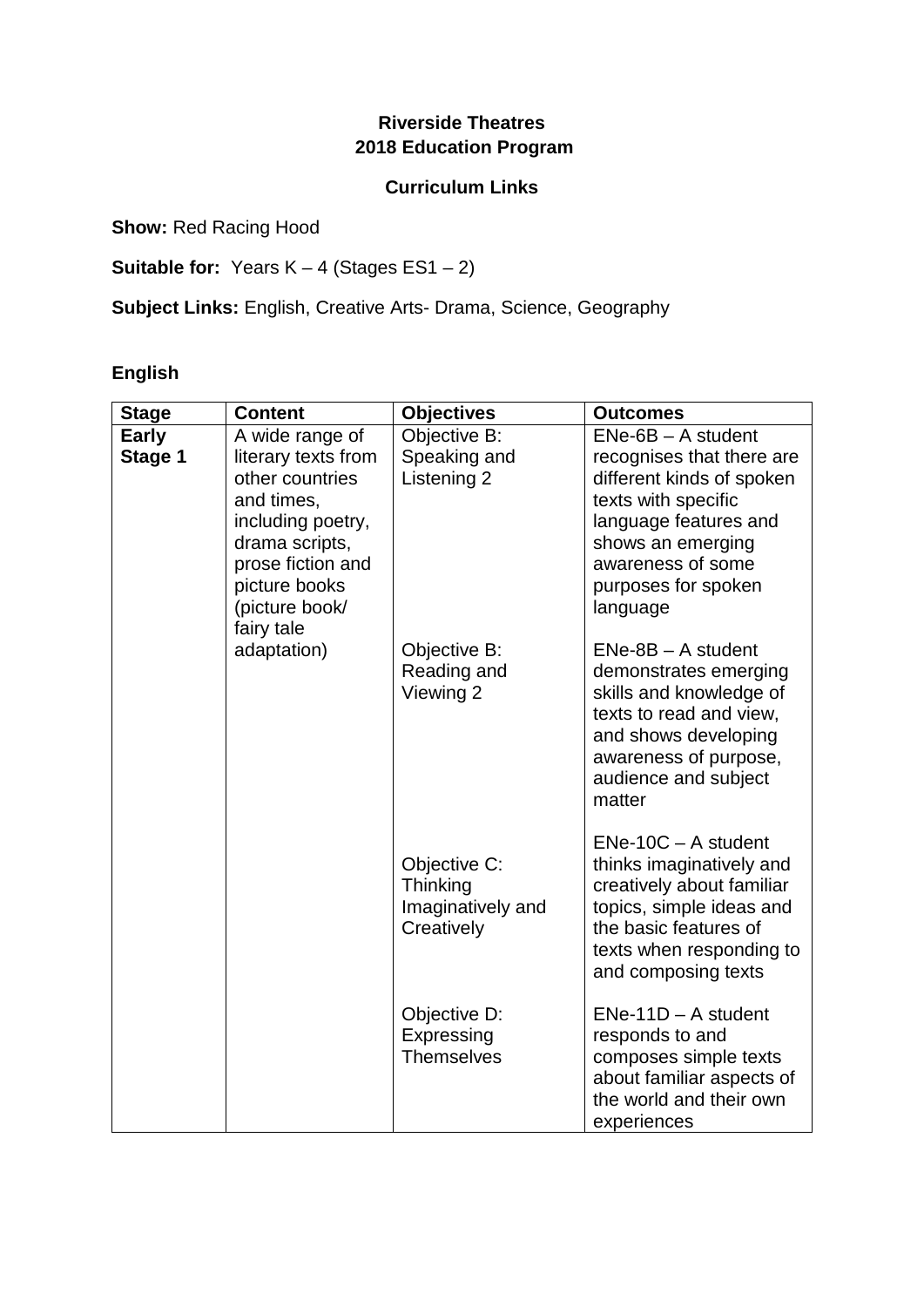| Stage 1        | A wide range of<br>literary texts from<br>other countries<br>and times,<br>including poetry,<br>drama scripts,<br>prose fiction and<br>picture books<br>(picture book/<br>fairy tale | Objective A:<br>Reading and<br>Viewing 1                    | $EN1-4A - A$ student<br>draws on an increasing<br>range of skills and<br>strategies to fluently<br>read, view and<br>comprehend a range of<br>texts on less familiar<br>topics in different media<br>and technologies |
|----------------|--------------------------------------------------------------------------------------------------------------------------------------------------------------------------------------|-------------------------------------------------------------|-----------------------------------------------------------------------------------------------------------------------------------------------------------------------------------------------------------------------|
|                | adaptation)                                                                                                                                                                          | Objective B:<br>Speaking and<br>Listening 2                 | $EN1-6B - A student$<br>recognises a range of<br>purposes and audiences<br>for spoken language and<br>recognises<br>organisational patterns<br>and features of<br>predictable spoken texts                            |
|                |                                                                                                                                                                                      | Objective B:<br>Reading and<br>Viewing 2                    | $EN1-8B - A student$<br>recognises that there are<br>different kinds of texts<br>when reading and<br>viewing and shows an<br>awareness of purpose,<br>audience and subject<br>matter                                  |
|                |                                                                                                                                                                                      | Objective C:<br>Thinking<br>Imaginatively and<br>Creatively | $EN1-10C - A student$<br>thinks imaginatively and<br>creatively about familiar<br>topics, ideas and texts<br>when responding to and<br>composing texts                                                                |
|                |                                                                                                                                                                                      | Objective D:<br>Expressing<br><b>Themselves</b>             | $EN1-11D - A student$<br>responds to and<br>composes a range of<br>texts about familiar<br>aspects of the world and<br>their own experiences                                                                          |
| <b>Stage 2</b> | A wide range of<br>literary texts from<br>other countries<br>and times,<br>including poetry,<br>drama scripts,<br>prose fiction and<br>picture books                                 | Reading and<br>Viewing                                      | EN2-4A - Uses an<br>increasing range of skills,<br>strategies and<br>knowledge to fluently<br>read, view and<br>comprehend a range of<br>texts on increasingly<br>challenging topics in                               |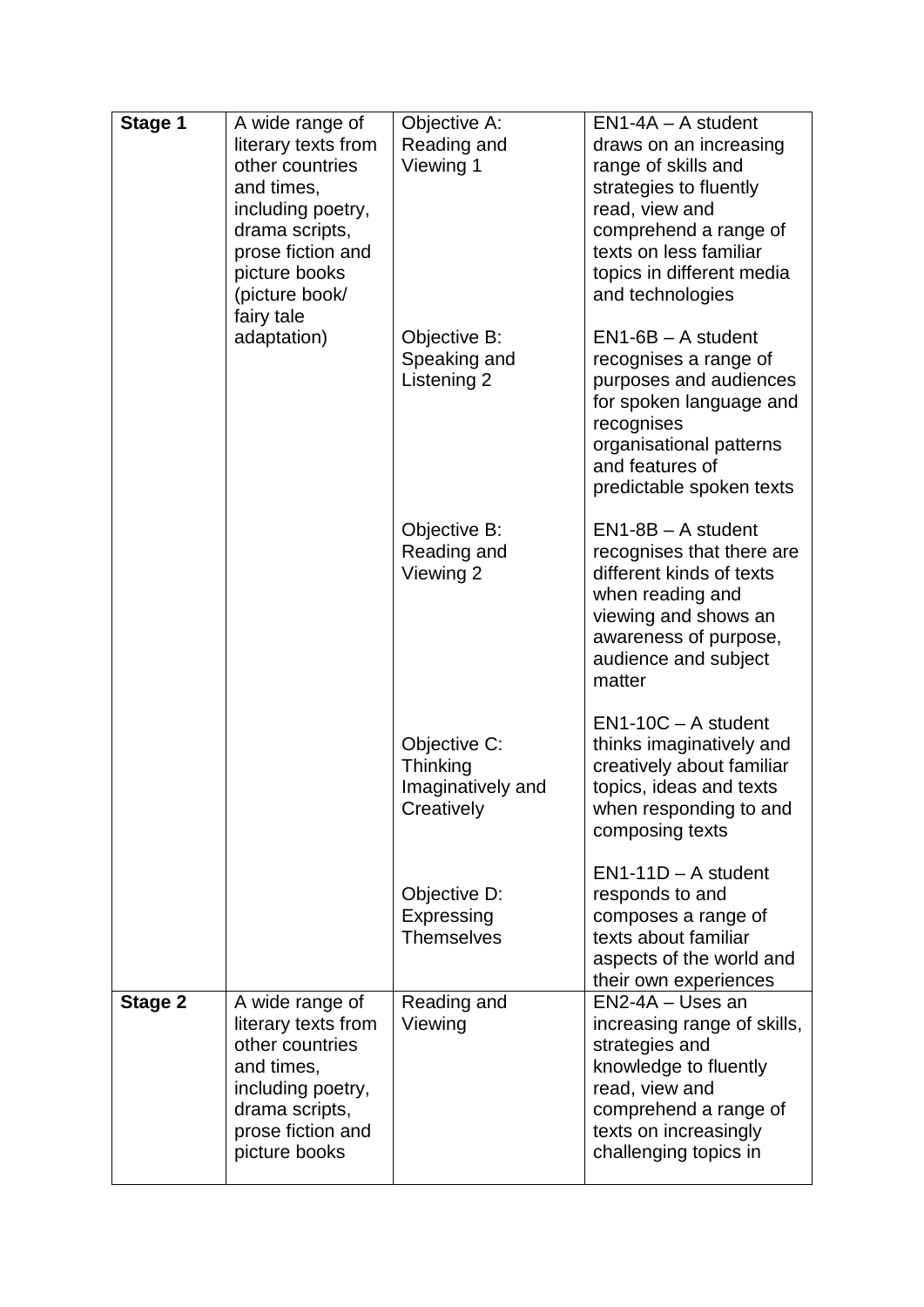| (picture book/<br>fairy tale<br>adaptation) |                                             | different media and<br>technologies                                                                                                                                     |
|---------------------------------------------|---------------------------------------------|-------------------------------------------------------------------------------------------------------------------------------------------------------------------------|
|                                             | Thinking<br>Imaginatively and<br>Creatively | EN2-8B - Identifies and<br>compares different kinds<br>of texts when reading<br>and viewing and shows<br>an understanding of<br>purpose, audience and<br>subject matter |
|                                             |                                             | EN2-10C thinks<br>imaginatively, creatively<br>and interpretively about<br>information, ideas and<br>texts when responding to<br>and composing texts                    |
|                                             | Expressing<br><b>Themselves</b>             | $EN2-11D -$ Responds to<br>and composes a range<br>of texts that express<br>viewpoints of the world<br>similar to and different<br>from their own                       |

### **Drama**

| <b>Stage</b>            | <b>Content</b>                                          | <b>Objectives</b> | <b>Outcomes</b>                                                                                           |
|-------------------------|---------------------------------------------------------|-------------------|-----------------------------------------------------------------------------------------------------------|
| <b>Early</b><br>Stage 1 | Drama Forms:<br>Storytelling,                           | Appreciating      | DRAES1.4 – Responds to<br>dramatic experiences                                                            |
|                         | Multi-media<br>Theatre                                  |                   |                                                                                                           |
| Stage 1                 | Drama Forms:<br>Storytelling,<br>Multi-media<br>Theatre | Appreciating      | DRAS1.4 - Appreciates<br>dramatic work during the<br>making of their own drama<br>and the drama of others |
| Stage 2                 | Drama Forms:<br>Storytelling,<br>Multi-media<br>Theatre | Appreciating      | DRAS2.4 – Responds to,<br>and interprets drama<br>experiences and<br>performances                         |

### **Science**

| <b>Stage</b> | <b>Content</b>        | <b>Objectives</b>           | <b>Outcomes</b>            |
|--------------|-----------------------|-----------------------------|----------------------------|
| <b>Early</b> | <b>Natural</b>        | <b>Values and Attitudes</b> | Ste-2VA - Demonstrates     |
| Stage 1      | Environment,          |                             | a willingness to engage    |
|              | <b>Physical World</b> |                             | responsibly with local,    |
|              |                       |                             | national and global issues |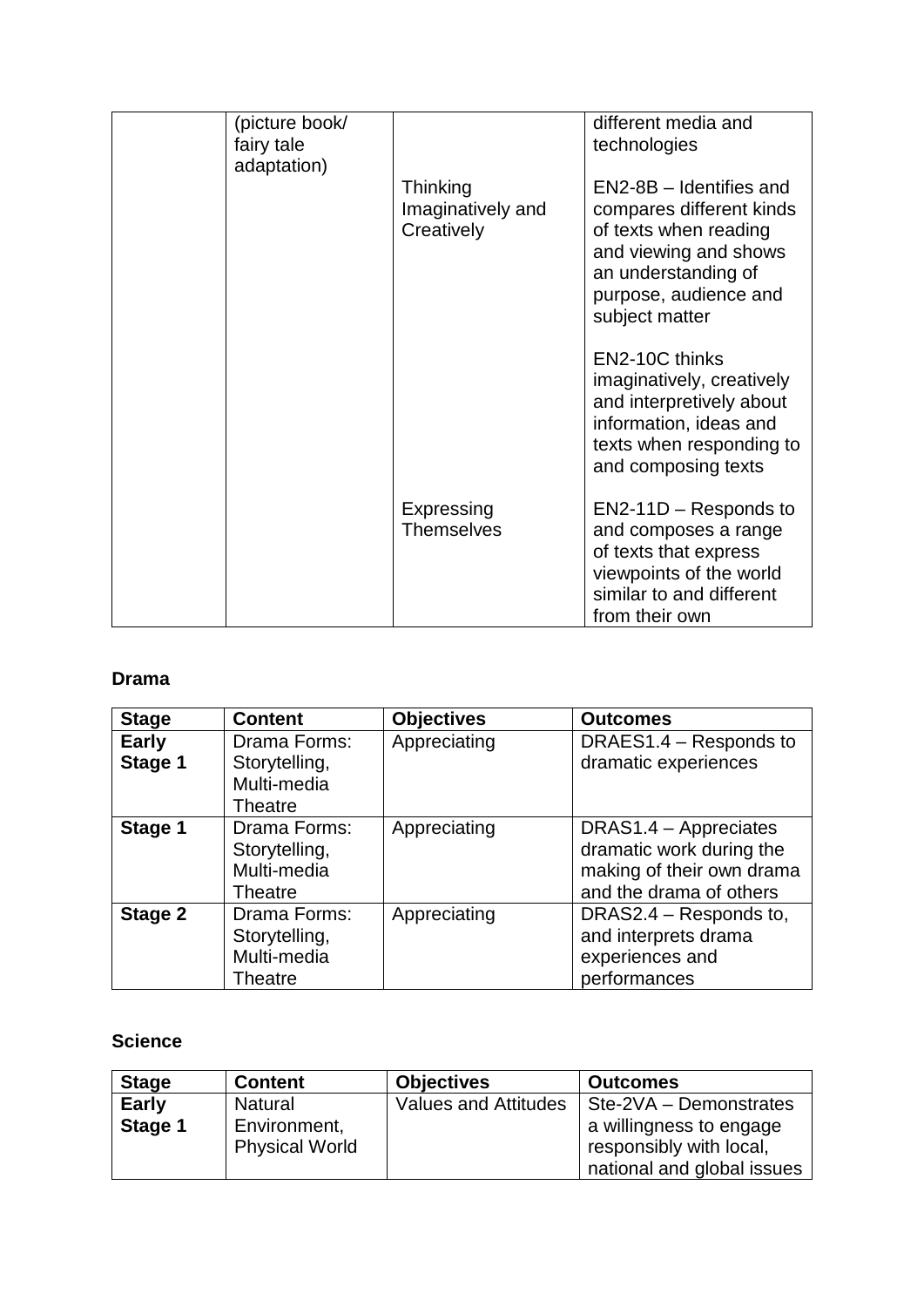|         |                                                                            |                                | relevant to their lives, and<br>to shaping sustainable<br>futures<br>Ste-3VA - Develops<br>informed attitudes about<br>the current and future use<br>and influence of science<br>and technology based on<br>reason |
|---------|----------------------------------------------------------------------------|--------------------------------|--------------------------------------------------------------------------------------------------------------------------------------------------------------------------------------------------------------------|
| Stage 1 | <b>Natural</b><br>Environment,<br>Physical World,<br><b>Material World</b> | <b>Values and Attitudes</b>    | ST1-2VA - Demonstrates<br>a willingness to engage<br>responsibly with local,<br>national and global issues<br>relevant to their lives, and<br>to shaping sustainable<br>futures                                    |
|         |                                                                            | Knowledge and<br>Understanding | ST1-3VA - Develops<br>informed attitudes about<br>the current and future use<br>and influence of science<br>and technology based on<br>reason                                                                      |
|         |                                                                            |                                | ST1-12MW - Identifies<br>ways that everyday<br>materials can be<br>physically changed and<br>combined for a particular<br>purpose                                                                                  |
| Stage 2 | <b>Natural</b><br>Environment,<br>Physical World,<br>Living World          | <b>Values and Attitudes</b>    | ST2-2VA - Demonstrates<br>a willingness to engage<br>responsibly with local,<br>national and global issues<br>relevant to their lives, and<br>to shaping sustainable<br>futures                                    |
|         |                                                                            | Knowledge and<br>Understanding | ST2-3VA - Develops<br>informed attitudes about<br>the current and future use<br>and influence of science<br>and technology based on<br>reason                                                                      |
|         |                                                                            |                                | ST2-11LW - Describes<br>ways that science<br>knowledge helps people<br>understand the effect of                                                                                                                    |